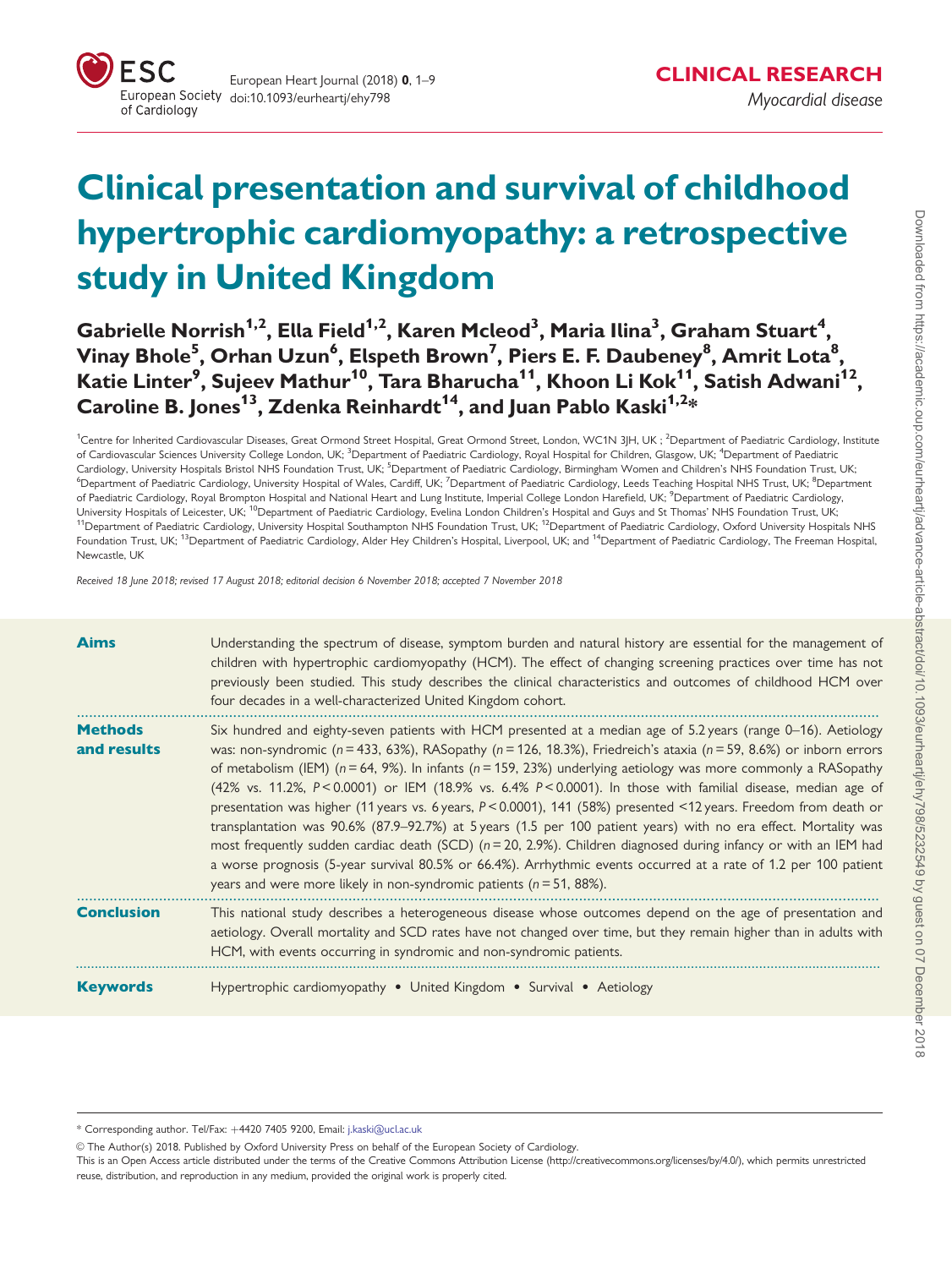## <span id="page-1-0"></span>**Introduction**

Hypertrophic cardiomyopathy (HCM) is the second commonest cardiomyopathy during childhood, with an estimated annual incidence of 0.24–0.47 per 100 000. $1-3$  The disease in most children is caused by mutations in the cardiac sarco-mere protein genes,<sup>[4](#page-7-0)</sup> but the aetiology is more heterogeneous than that seen in adults, and includes inborn errors of metabolism (IEM), neuromuscular disorders, and malformation syndromes.<sup>[5](#page-7-0)-[7](#page-7-0)</sup>

Understanding the spectrum of disease, symptom burden and outcomes are essential for the management of children with HCM. North American<sup>2,[5](#page-7-0)</sup> and Australian<sup>3,8,9</sup> registry studies have provided valuable information on the epidemiology, aetiology and survival for childhood HCM, as well as morphological descriptions of the clinical phenotype at presentation. $\frac{7}{7}$  $\frac{7}{7}$  $\frac{7}{7}$  Long-term prognosis appears to depend on the age of presentation and aetiology. $5-7$  However, the effect of changing screening practices on the age of presentation, aetiology, and survival in childhood HCM has not been assessed. A detailed understanding of disease-specific causes of mortality and the incidence of outcomes other than mortality would enable a more individualized approach to patient care. This study sought to describe the clinical characteristics and outcomes of childhood HCM over four decades in a well-characterized United Kingdom (UK) cohort.

# **Methods**

A retrospective, longitudinal multi-centre cohort of children diagnosed with HCM in the UK between 1980 and 2017 was formed. Data were available from 13 out of 14 paediatric cardiac centres.

#### Eligibility criteria

Patients aged 16 years or younger meeting the diagnostic criteria for HCM were eligible. This included patients with phenocopies of sarcomeric HCM (e.g. RASopathies, IEM, or neuromuscular diseases). The diagnosis of HCM was made if left ventricular wall thickness was greater than two standard deviations above the body surface areacorrected population mean ( $\geq$ Z score +2), which could not be sole-ly explained by abnormal loading conditions.<sup>[10](#page-7-0)</sup> Eligible patients were identified by the principle investigator at each site using multiple sources, including medical databases and echocardiography log books.

#### Data collection

A single researcher (G.N.) visited each site to assist with data collection and confirm diagnostic classification. Anonymised, non-invasive clinical data were collected, including: demographics; aetiology; symptoms; medical therapy; family history; resting and ambulatory electrocardiography (ECG); 2D, Doppler, and colour transthoracic echocardiography; and exercise testing. Data were collected from baseline evaluation and last clinical review.

Aetiology was classified as non-syndromic in the absence of a diagnosis of a RASopathy syndrome (Noonan or other malformation syndrome), neuromuscular disease (including Friedreich's ataxia), or inborn error of metabolism. Patients with mutations in the cardiac sarcomere protein genes or in other HCM-causing genes were included in the non-syndromic group.

#### Clinical investigations

Non-sustained ventricular tachycardia (NSVT) was defined as three or more consecutive ventricular beats at a rate of greater than 120 b.p.m. with a duration of less than 30 s on ambulatory ECG record-ings.<sup>[11](#page-7-0)</sup> An abnormal blood pressure (BP) response to exercise was defined as the failure of systolic BP to rise by >20 mmHg (flat BP response) or a fall in BP during exercise (hypotensive BP response).<sup>11,12</sup>

Echocardiographic measurements were made according to current guidelines.<sup>13</sup> Specifically, maximal left ventricular wall thickness (MLVWT) was measured in the parasternal long-axis or parasternal short-axis views (2D or M-Mode) at end diastole. Left atrial diameter measurements were made in the parasternal long-axis view (2D or M-Mode) at end systole. Left ventricular outflow tract (LVOT) obstruction was defined as an instantaneous peak Doppler LVOT pressure gradient  $\geq$ 30 mmHg at rest.<sup>11</sup> A haemodynamically significant gradient was considered to be an instantaneous peak Doppler gradient  $\geq$ 50 mmHg.<sup>14</sup>

#### **Outcomes**

The primary patient outcomes, taken from last clinic appointment, were: sudden cardiac death (SCD) as previously defined<sup>15</sup> or equivalent event [appropriate implantable cardioverter-defibrillator (ICD) therapy, aborted cardiac arrest, or sustained ventricular tachycardia (VT)]; heart failure-related death; cardiac transplantation; or non-cardiac death. Outcomes were assessed by experienced cardiologists at each site. Patients were classified as lost to follow-up if last clinical review was more than 3 years ago. In order to investigate possible era effects, patients were grouped according to the decade in which they were first diagnosed (1980–1989; 1990–1999; 2000–2009; 2010–2017).

#### Statistical analysis

Body surface area was calculated from height and weight.<sup>16</sup> Maximal left ventricular wall thickness and left atrial diameter absolute measurements are expressed in millimetres and as Z scores relative to the distribution of measurements vs. body surface area in normal children.[17](#page-8-0) Normally distributed continuous variables are described as mean ± standard deviation with two or three group comparisons conducted using Student t-test and analysis of variance (ANOVA), respectively. Skewed data are described as median [interquartile range (IQR)] with two or three group comparisons performed using Wilcoxon rank sum and Kruskal–Wallis tests, respectively. The distributions of categorical variables were compared using the  $\chi^2$  test or Fisher's exact test. Two-sample proportion tests were performed to compare groups within variables of interest. To account for multiple comparisons, the Bonferroni correction was applied. A significance level of 0.05 was used for all comparisons.

Estimates of survival were obtained using the Kaplan–Meier product limit method. Endpoints were all-cause mortality or cardiac transplantation, and a composite outcome of a major arrhythmic event (SCD, aborted cardiac arrest, sustained VT, or appropriate ICD therapy). Group differences in survival were assessed using the log rank test. Statistical analysis was performed using StataCorp. 2015. Stata Statistical Software: Release 14. College Station, TX, USA: StataCorp LP.

#### **Ethics**

. . . . . . . . . . . . . . . . . . . . . . . . . . . . . . . . . . . . . . . . . . . . . . . . . . . . . . . . . . . . . . . . . . . . . . . . . . . . . . . . . . . . . . . . . . . . . . . . . . . . . . . . . . . . . . . . . . . . . . . . . . . . . . . . . . . . . . . . . . . . . . . . . . . . . . . . . . . . . . . . . . . . . . . . . . . .

Ethics committee approval was obtained at each participating site. The study complies with the principles of Good Clinical Practice and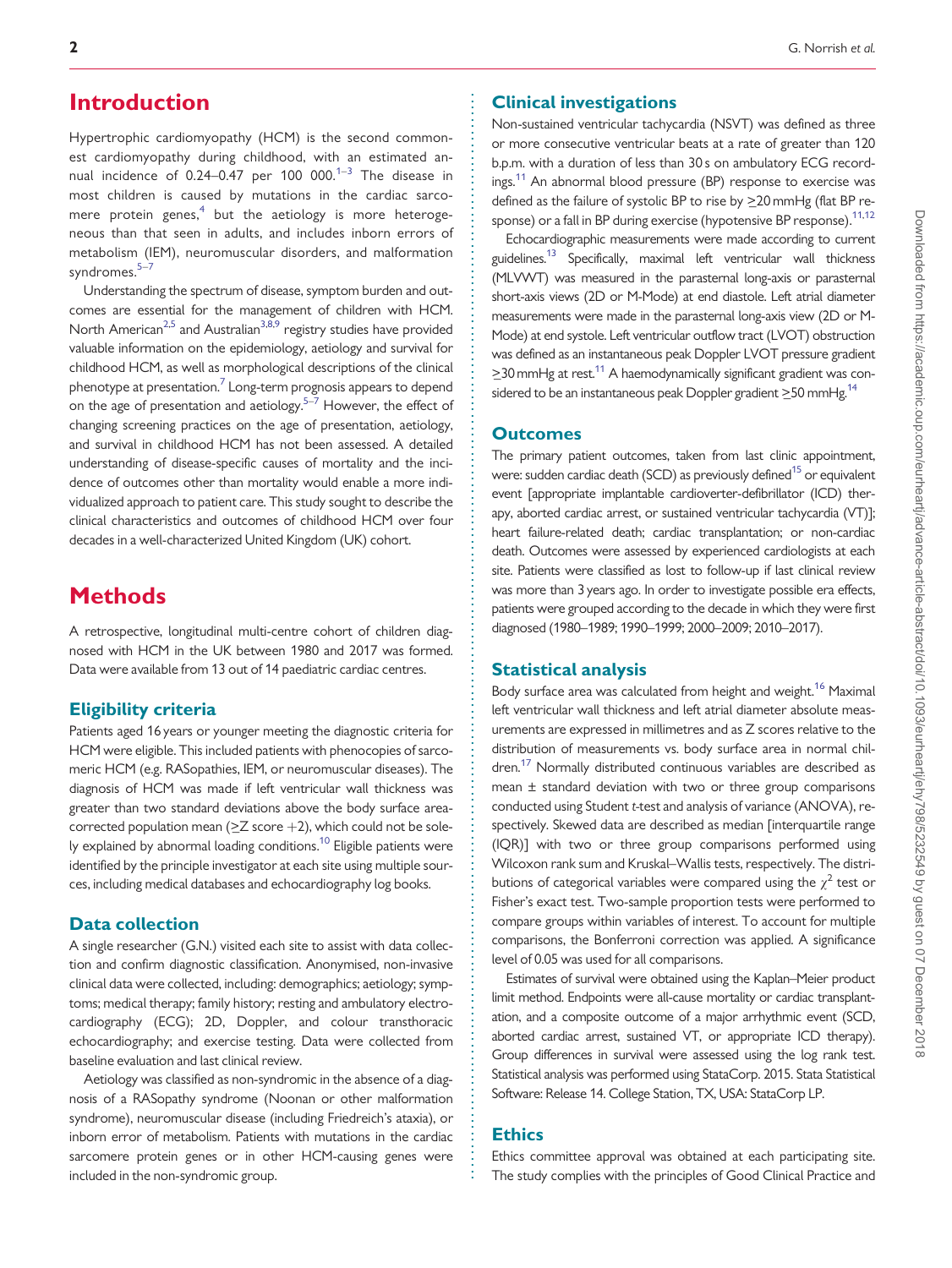

Figure 1 Age of presentation in years with childhood hypertrophic cardiomyopathy; (A) by family history, (B) by aetiology. Patients presenting in infancy are more likely to have a diagnosis of a RASopathy ( $\chi^2$  P < 0.001) or IEM ( $\chi^2$  P < 0.001).

the Declaration of Helsinki. G.N. and J.P.K. had access to all data and final responsibility for submission of the manuscript. All investigators have agreed to the manuscript as written.

## Results

Six hundred and eighty-seven patients diagnosed with HCM aged 16 years or younger were identified. Median age at presentation was 5.2 years (IQR 2.3–9.9 years; range 0–16 years). One hundred and fifty-nine patients (23%) presented under the age of 1 year and 314 (46%) during pre-adolescent years (1–12 years old) (Figure 1A). Four hundred and thirty-four patients (63%) were male.

#### Aetiology

Data on aetiology are shown in Table [1](#page-3-0) and [Supplementary material](https://academic.oup.com/eurheartj/article-lookup/doi/10.1093/eurheartj/ehy798#supplementary-data) [online](https://academic.oup.com/eurheartj/article-lookup/doi/10.1093/eurheartj/ehy798#supplementary-data), [Table S1.](https://academic.oup.com/eurheartj/article-lookup/doi/10.1093/eurheartj/ehy798#supplementary-data) Four hundred and thirty-three patients (63%) had non-syndromic HCM. Data on genetic testing strategy were not available. Pathogenic mutations in sarcomeric protein genes were reported in 100 (23%), most commonly in MYH7 ( $n = 50$ ) and  $MYBPC3$  ( $n = 39$ ) (Table [2](#page-3-0)); twelve patients had more than one pathogenic mutation identified. One hundred and twenty-six patients (18.3%) had a RASopathy syndrome, 64 (9.3%) had an IEM and 59 (8.6%) Friedreich's ataxia [\(Supplementary material online,](https://academic.oup.com/eurheartj/article-lookup/doi/10.1093/eurheartj/ehy798#supplementary-data) [Table S2](https://academic.oup.com/eurheartj/article-lookup/doi/10.1093/eurheartj/ehy798#supplementary-data)). The number of patients with an underlying IEM or Friedreich's ataxia increased over time ([Supplementary material online,](https://academic.oup.com/eurheartj/article-lookup/doi/10.1093/eurheartj/ehy798#supplementary-data) [Table S3](https://academic.oup.com/eurheartj/article-lookup/doi/10.1093/eurheartj/ehy798#supplementary-data)). Patients with Friedreich's ataxia presented later in childhood [mean age of 10.4 years (range 4–16)], although four patients were diagnosed below the age of 7 years (Figure 1B).

#### Family history

Two hundred and forty-two patients (35.6%) had a first-degree relative with HCM based on family history; of these, 214 (88%) had non-syndromic HCM. The median age of presentation was higher compared to those without a family history [11 years (5–13) vs.

6 years (0–12), P< 0.0001] and they were less likely to present during infancy (Table [1](#page-3-0) and Figure 1A). One hundred and forty-one patients (58%) with a family history presented in pre-adolescent years (<12 years). Fifty patients (7.3%) had a family history of SCD in a firstdegree relative.

#### Symptoms at presentation

Five hundred and sixteen patients (75.4%) were asymptomatic for heart failure symptoms at presentation [New York Heart Association (NYHA)/Ross functional Class 1]. Thirty-five patients (5.1%) had symptoms of congestive cardiac failure (CCF) (NYHA/ Ross > 2). Heart failure symptoms were more common in patients presenting in infancy (Table [1](#page-3-0)). Thirty-eight patients (5.6%) had a history of unexplained syncope at presentation. Twenty-four patients (3.5%) presented following an aborted SCD or out of hospital arrest.

#### Investigations at baseline

Maximal left ventricular wall thickness on 2D echocardiography at baseline ranged from 4 to 48 mm (median 13 mm, IQR 11–18 mm,  $n = 645$ ), with median Z score  $+10.1$  (IQR  $+3.6$  to  $+34.5$ ). Left ventricular outflow tract gradient at baseline was documented in 604 (88%) patients; one hundred and sixty patients (26.5%) had LVOT obstruction and 32 patients (5.3%) had a gradient >90 mmHg (Table [3](#page-4-0)).

Of 483 patients (71%) with 24-h ambulatory ECG at baseline, NSVT was detected in 7 (1.4%). An exercise test was performed in 220 out of 412 patients (53%) aged 6 years and above. Blood pressure response to exercise was classified as abnormal in 84 patients (38%), of which 23 (27%) had LVOT obstruction at rest and 37 (44%) were on beta-blocker therapy. No patient had documented arrhythmias during exercise.

#### **Outcomes**

. . . . . . . . . . . . . . . . . . . . . . . . . . . . . . . . . . . . . . . . . . . . . . . . . . . . . . . . . . . . . . . . . . . . . . . . . . . . . . . . . . . . . . . . . . . . . . . . . . . . . . . . . . .

Median length of follow-up was 5.2 years (IQR 2.3–9.9 years). 529 (77%) patients remained under the age of 18 years at last follow-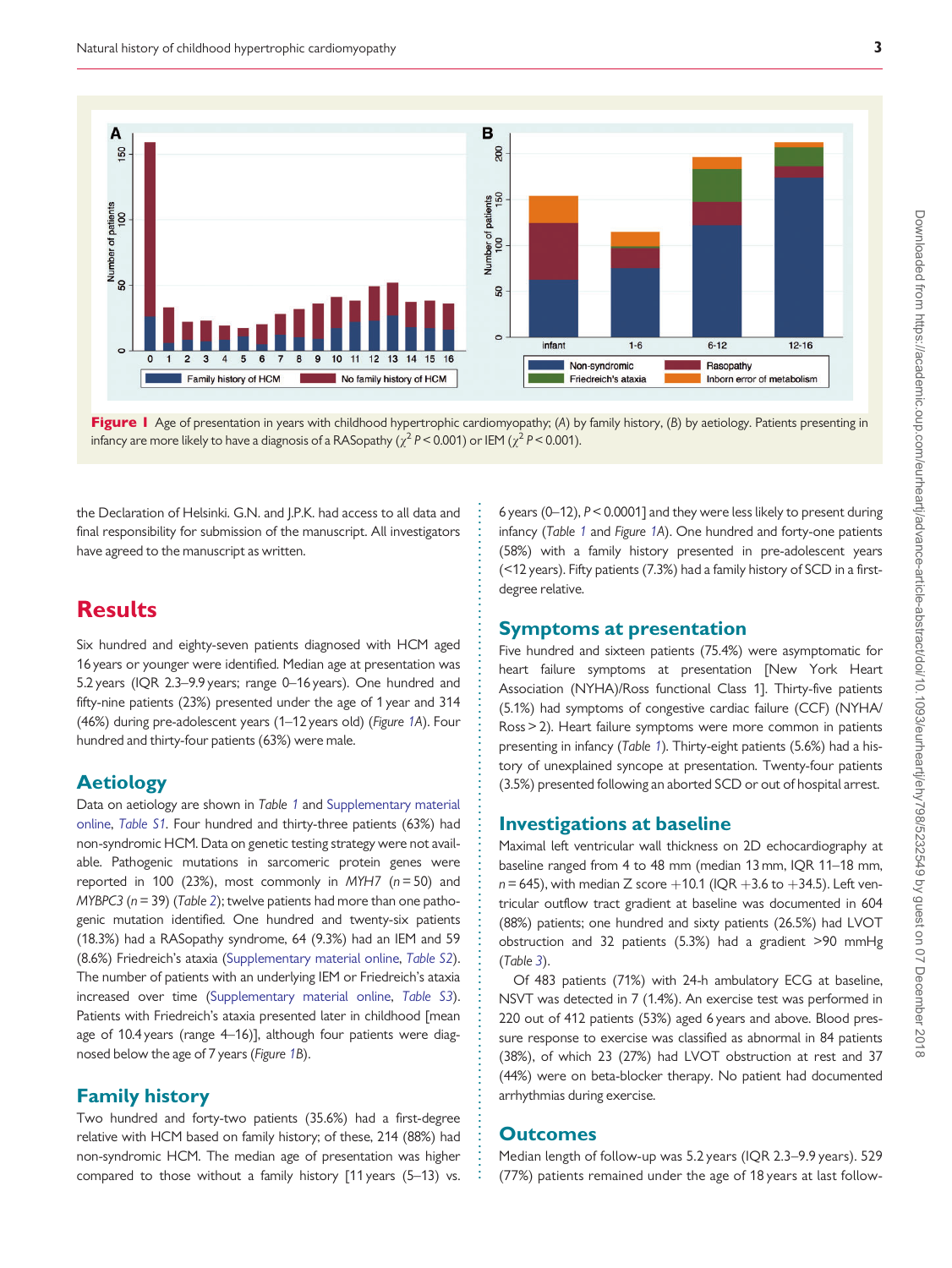|                                     |                                     | <b>Whole cohort</b><br>(no. of patients $(\%)$ ) | $<$ 1 year<br>(no. of patients $(\%)$ ) | $>1$ year<br>(no. of patients (%)) | P-value     |
|-------------------------------------|-------------------------------------|--------------------------------------------------|-----------------------------------------|------------------------------------|-------------|
| Gender                              | Male                                | 434 (63.2%)                                      | 102 (64.2%)                             | 332 (62.9%)                        | $0.77*$     |
| Aetiology                           | Non-syndromic                       | 433 (63%)                                        | 62 (39%)                                | 371 (70.3%)                        | < 0.0001    |
|                                     | Noonan syndrome (or<br>RASopathies) | 126 (18.3%)                                      | 67 (42%)                                | 59 (11.2%)                         | < 0.0001    |
|                                     | Friedreich's ataxia                 | 59 (8.6%)                                        |                                         | 59 (11.2%)                         |             |
|                                     | Other neuromuscular<br>syndrome     | 5(0.7%)                                          |                                         | 5(1%)                              |             |
|                                     | Inborn error of<br>metabolism       | 64 (9.3%)                                        | 30 (18.9%)                              | 34 (6.4%)                          | < 0.0001    |
| Family history of HCM ( $n = 680$ ) |                                     | 242 (35.6%)                                      | 26 (16.4%)                              | 216 (41.5%)                        | $< 0.0001*$ |
| Family history of SCD $(n = 682)$   |                                     | 50 (7.3%)                                        | 3(1.9%)                                 | 47 (9%)                            | $0.039*$    |
| NYHA/Ross at presenta-              |                                     | 516 (75.4%)                                      | 94 (59.5%)                              | 422 (80.2%)                        | < 0.0001    |
| tion ( $n = 684$ )                  | Ш                                   | 133 (19.4%)                                      | 42 (26.6%)                              | 91 (17.3%)                         | 0.12        |
|                                     | Ш                                   | 29 (4.2%)                                        | 17 (10.8%)                              | 12 (2.3%)                          | < 0.0001    |
|                                     | IV                                  | $6(0.9\%)$                                       | 5(3.2%)                                 | 1(0.2%)                            | 0.267       |
| Cause of mortality                  | SCD                                 | 20 (2.9%)                                        | 2(1.3%)                                 | 18 (3.4%)                          |             |
| $(n = 75)$                          | <b>CCF</b>                          | 12 (1.7%)                                        | 10(6.3%)                                | 2(0.4%)                            |             |
|                                     | Other CV                            | 12 (1.7%)                                        | 8(5%)                                   | 4(0.8%)                            |             |
|                                     | Non-CV                              | 17(2.5%)                                         | 12 (7.5%)                               | $5(0.9\%)$                         |             |
|                                     | Unknown                             | 14(2%)                                           | 3(1.9%)                                 | 11(2.1%)                           |             |

#### <span id="page-3-0"></span>Table 1 Clinical and demographic characteristics at diagnosis by age of diagnosis

Data expressed as n (%). Total number of patients is 687 unless otherwise stated. All comparisons are made using a two-sample proportion test unless otherwise stated. \*Comparisons were made using  $\chi^2$  test.

> . . . . . . . . . . . . . . . . . . . . . . . . . . . . . . . . . . . . . . . . . . . . . . . . . . . . . . . . . . . . . . . . . . . . . . . . . . . . . . . .

|                | <b>Table 2</b> Genes in which pathogenic mutations were |
|----------------|---------------------------------------------------------|
|                | identified in patients with non-syndromic hypertrophic  |
| cardiomyopathy |                                                         |

| Gene                                  | <b>Number of patients</b> |
|---------------------------------------|---------------------------|
| Sarcomeric protein gene               | 100                       |
| MYH7                                  | 50                        |
| MYBPC3                                | 39                        |
| TPM1                                  | 4                         |
| TNNT <sub>2</sub>                     | 3                         |
| <b>TTN</b>                            | $\mathcal{D}$             |
| TNN <sub>13</sub>                     | $\mathcal{D}$             |
| Non-sarcomeric gene                   | 7                         |
| <b>DES</b>                            | 3                         |
| PRKAG2                                | 3                         |
| JPH <sub>2</sub>                      |                           |
| Variant of unknown significance (VUS) | 10                        |

up. Ninety-eight patients (14.3%) were classified as lost to followup, of which 41 (42%) had been transitioned to adult care. one hundred and thirty-five patients (20%) underwent ICD implantation for primary ( $n = 108$ , 80%) or secondary ( $n = 27$ , 10%) prevention.

#### **Mortality**

Six hundred and twelve patients (89.1%) were alive at last clinical follow-up. Seventy-five patients (10.9%) died: SCD in 20 (2.9%), noncardiovascular (CV) in 17 (2.5%), CCF in 12 (1.8%), other CV causes in 12 (1.8%), and unknown in 14 (2.3%). Sixteen patients (80%) who died suddenly were aged under 18 years at the time of death. Ten patients (1.5%) underwent cardiac transplantation. Survival free from death or transplantation was 95.6% [95% confidence interval (95% CI) 93.7–96.9%] at 12 months and 86.3% (95% CI 82.6–89.2) at 10 years (Figure [2A](#page-5-0)). No difference in survival was seen by era of presentation [\(Supplementary material online,](https://academic.oup.com/eurheartj/article-lookup/doi/10.1093/eurheartj/ehy798#supplementary-data) [Figure S1](https://academic.oup.com/eurheartj/article-lookup/doi/10.1093/eurheartj/ehy798#supplementary-data)). Children diagnosed during infancy or with an IEM had a worse prognosis, with survival at 12 months of 83.3% (95% CI 76.5–88.3%, P< 0.0001) or 82.2% (95% CI 70.2–89.8%) respectively (Figure [2](#page-5-0)B,C and Table [4](#page-6-0)). Cause of death differed by underlying aetiology [\(Supplementary ma](https://academic.oup.com/eurheartj/article-lookup/doi/10.1093/eurheartj/ehy798#supplementary-data)[terial online,](https://academic.oup.com/eurheartj/article-lookup/doi/10.1093/eurheartj/ehy798#supplementary-data) [Table S1](https://academic.oup.com/eurheartj/article-lookup/doi/10.1093/eurheartj/ehy798#supplementary-data)) and age of diagnosis (Table 1).

#### Major arrhythmic events:

Fifty-eight patients (8.4%) had an arrhythmic event [SCD in 20 (34%); resuscitated cardiac arrest in 11 (19%); sustained VT in 8 (14%); appropriate ICD discharge in 19 (33%)] during follow-up, with an event rate of 1.2 per 100 patient years at risk. Freedom from arrhythmic event was 98% (95% CI 97.3–99.3) at 1 year, 92.9% (95% CI 90.3– 94.9) at 5 years and 89.6% (95% CI 86.1–92.2%) at 10 years. Arrhythmic events occurred in 51 patients (88%) with non-syndromic HCM, 5 (9%) with a RASopathy, and 2 (3%) with an IEM (Table [5](#page-6-0)). No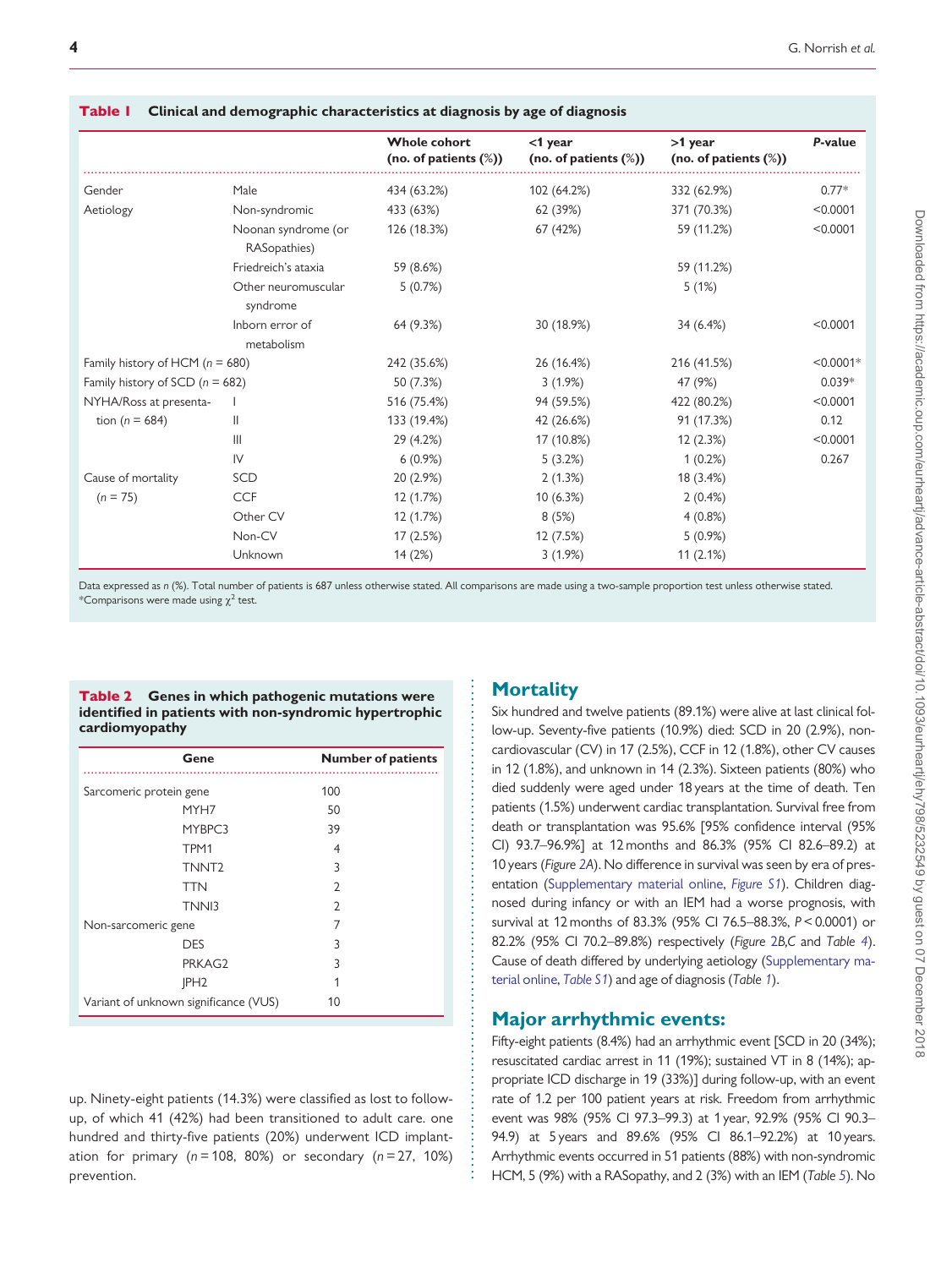<span id="page-4-0"></span>

|                                                    |                                                              |             | No. of patients $(\%)$ |
|----------------------------------------------------|--------------------------------------------------------------|-------------|------------------------|
| Echocardiographic data at diagnosis ( $n = 677$ )  | LVMWT (mm) [median (IQR)]                                    |             | $13(11-18)$            |
|                                                    | LVMWT (Z score) [median (IQR)]                               |             | $+10.1(3.6-37)$        |
|                                                    | Left atrial diameter (mm) [mean (SD)] $[n = 352]$            |             | 29(9.2)                |
|                                                    | Left ventricular outflow gradient at rest (mmHg) $[n = 604]$ | $30$        | 444 (64.6%)            |
|                                                    |                                                              | $30 - 50$   | 47 (6.8%)              |
|                                                    |                                                              | $50 - 90$   | 81 (11.8%)             |
|                                                    |                                                              | >90         | 32 (12.1%)             |
| Ambulatory ECG performed ( $n = 483$ )             | Yes                                                          | <b>NSVT</b> | 7(1.4%)                |
|                                                    |                                                              | No NSVT     | 476 (98.6%)            |
|                                                    | No                                                           |             | 204 (29%)              |
| Exercise test performed <sup>a</sup> ( $n = 220$ ) | Non-syndromic                                                |             | 196 (45%)              |
|                                                    | RASopathy                                                    |             | 12 (10%)               |
|                                                    | Friedreich ataxia                                            |             | 7(12%)                 |
|                                                    | Inborn error of metabolism                                   |             | 5(8%)                  |
| Blood pressure response to exercise <sup>a</sup>   | Normal (>20 mmHg rise in systolic BP)                        |             | 126 (57%)              |
|                                                    | Flat (<20 mmHg rise in systolic BP)                          |             | 68 (31%)               |
|                                                    | Hypotensive (fall in systolic BP)                            |             | 16 (7%)                |

. . . . . . . . . . . . . . . . . . . . . . . . . . . . . . . . . . . . . . . . . . . . . . . . . . . . . . . . . . . . . . . . . . . . . . . . . . . . . . . . . . . . . . . . . .

Data expressed as number (%). Total number of patients is 687 unless otherwise stated. SD, standard deviation.

 $a^2$ Exercise test in patients  $\geq$ 6 years.

. patients with neuromuscular disease (e.g. Friedreich's ataxia) had an arrhythmic event. Nine patients (7.6%) who had been transitioned had arrhythmic events (SCD  $n = 4$ , appropriate ICD discharge  $n = 5$ ).

# **Discussion**

This study describes the clinical characteristics and outcomes of a national cohort of 687 childhood HCM patients, representing one of the largest studies in paediatric HCM, and the largest systematic study from Europe. Important novel findings include the detection of a phenotype in 58% of pre-adolescents with a first-degree family history of HCM and a change in the prevalence of syndromic HCM, particularly IEM, over time. Although the overall mortality and rates of SCD are lower than reported in early paediatric studies, they are nevertheless higher than seen in adults, where SCD rates are 0.81% per year. The cause of mortality differed by underlying aetiology, although arrhythmic events occurred in syndromic as well as non-syndromic patients.

#### Comparison with previous studies

Current understanding of the aetiology and clinical characteristics of childhood HCM is primarily derived from a North American registry, which described 855 patients under the age of 18 years.<sup>5</sup> The present study describes a cohort of patients under 16 years at diagnosis with a comparable length of follow-up [although recruited from a wider time period (1980–2017 vs. 1990–2009)], which provides a useful comparison of the clinical presentations and outcomes of childhood HCM in different healthcare systems. In agreement with the North American study, we report that the underlying aetiology of childhood HCM is heterogeneous; although the most common aetiology was

non-syndromic, 37% had syndromic disease which was more common in infant-onset disease. More patients with an inborn error of metabolism were included in the most recent era (2010 onwards,  $n = 41$ ) compared to earlier time periods (1990–1999,  $n = 1$ ), which is likely to be due to systematic screening of patients with metabolic disease for cardiac disease. In the present study, only 23% of nonsyndromic patients had a confirmed pathogenic mutation in a cardiac sarcomere protein gene. This is almost certainly an underestimate of the true prevalence as previous studies have shown that most cases of HCM are caused by sarcomeric mutations, even in young children[.4](#page-7-0)

This study contains a higher number of non-syndromic patients with familial disease compared to the North American registry  $(n= 214, 49\%)$  vs.  $n = 109, 17\%)$ , of which over half were diagnosed with a phenotype in pre-adolescence. The age of presentation for familial disease is determined both by disease-specific and healthcare system factors, such as the age at which family screening started. Patients with more severe disease may therefore present at a younger age with symptoms whereas screening may identify children with a milder subclinical disease. It is not known if these patients were diagnosed through screening or in response to symptoms, but it is noteworthy that the majority were asymptomatic at presentation. Current guidelines recommend that routine family clinical screening is not started before the age of  $10^{11}$  $10^{11}$  $10^{11}$  or 12 years,  $18$  which may in part explain the peak in adolescence previously reported with patients' first clinical assessment occurring in adolescent years. The age of presentation for familial disease is not described in other registry studies, but the findings from this study suggest that the agerelated penetrance of HCM is highly variable and that consideration should be given to commencing screening at an earlier age.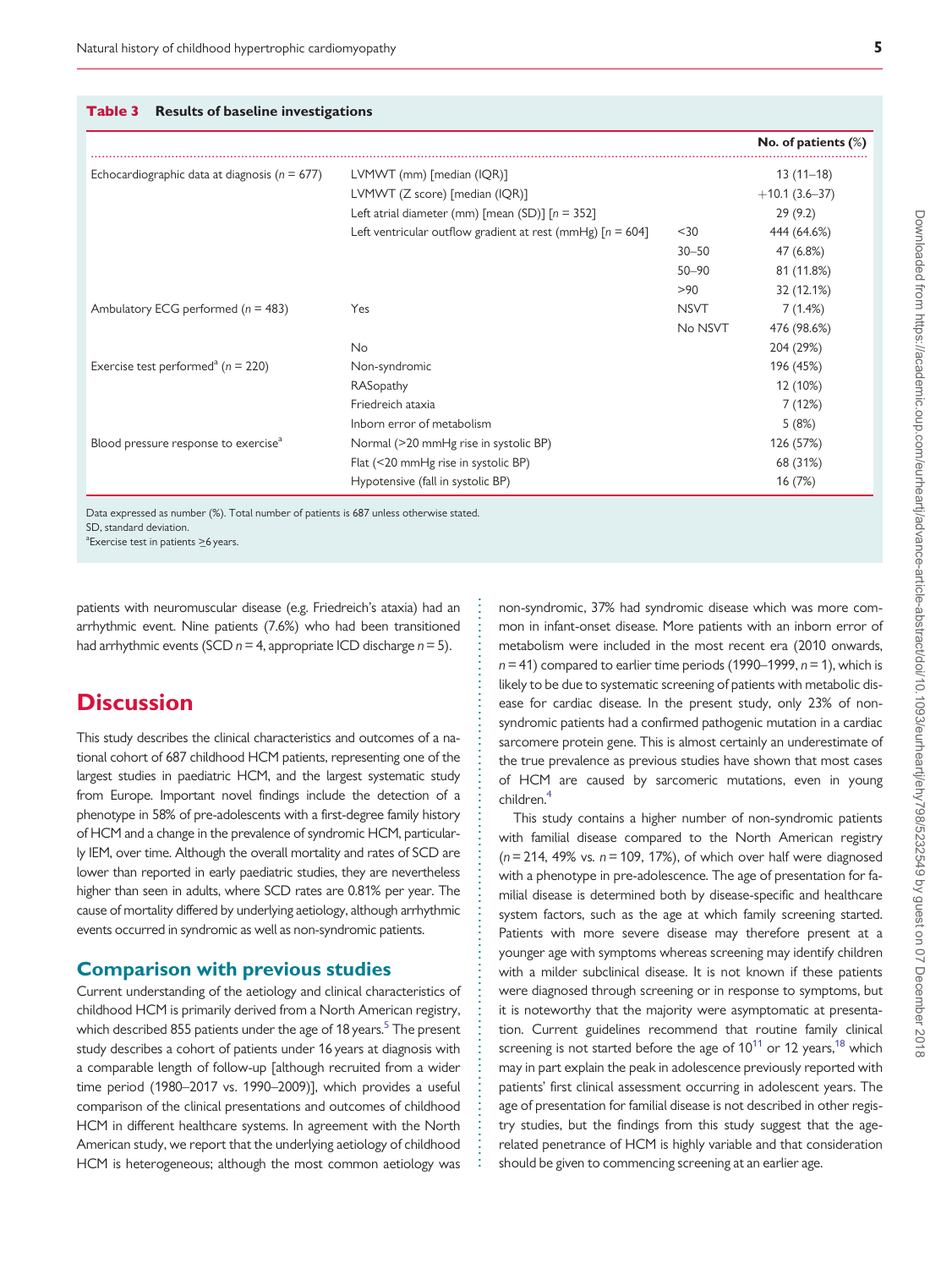<span id="page-5-0"></span>

Figure 2 The Kaplan–Meier curves for survival free from allcause mortality or cardiac transplantation; (A) for whole cohort; (B) stratified by age of presentation, Log rank test P< 0.0001. 95% CI are shown. (C) Stratified by aetiology, Log rank test <0.0001.

### Outcomes of paediatric hypertrophic cardiomyopathy

This study shows that most children with HCM have a relatively good prognosis, with overall mortality or transplantation rates of 1.5 per 100 patient years at risk. Our data confirm previous reports<sup>[5,8](#page-7-0)</sup> that underlying aetiology has a significant impact on outcomes. Fiveyear survival was much lower for patients with an IEM (66%), compared to those with a diagnosis of a RASopathy syndrome (90.5%) or Friedreich's ataxia (97%). These survival rates are higher than those previously reported in the North American registry, $5$  which likely . . . . . . . . . . . . . . . . . . . . . . . . . . . . . . . . . . . . . . . . . . . . . . . . . . . . . . . . . . . . . . . . . . . . . . . . . . . . . . . . . . . . . . . . . . . . . . . . . . . . . . . . . . . . . . . . . . . . . . . . . . . . . . . . . . . . . . . . . . . . . . . . . . . . . . . . . . . . . . . . . . . . . . . . . .

reflects the variability in phenotype and outcomes that are seen. The cause of death differed depending on the underlying aetiology with non-cardiac deaths more common in patients with an IEM  $(n = 8$ , 12.5%) or RASopathy ( $n = 5$ , 4%). This highlights the multi-systemic nature of such conditions where cardiac involvement is only one aspect of the clinical phenotype and may not determine long-term out-comes. Also in agreement with previous reports.<sup>[5,8](#page-7-0)</sup> presentation at a young age was associated with worse outcomes. This finding may be partly explained by age-related difference in aetiology. However, it may also be a surrogate marker for disease severity as patients with more severe disease may be expected to present earlier in life and with worse outcomes. The phenotype and progression of familial hypertrophic cardiomyopathy in childhood, as well as the impact of clinical screening at a younger age, is largely unknown and warrants further investigation.

No era effect was seen on survival, although the earliest era (1980–1989) contained significantly smaller numbers of patients ([Supplementary material online,](https://academic.oup.com/eurheartj/article-lookup/doi/10.1093/eurheartj/ehy798#supplementary-data) [Table S3](https://academic.oup.com/eurheartj/article-lookup/doi/10.1093/eurheartj/ehy798#supplementary-data) and [Figure S1](https://academic.oup.com/eurheartj/article-lookup/doi/10.1093/eurheartj/ehy798#supplementary-data)), suggesting that the findings are an accurate reflection of the prognosis of childhood HCM. The explanation for this is likely multifactorial. The medical management of children with HCM has not significantly changed over the study period. However, ICDs have become widely used and shown to be effective at terminating malignant arrhythmias<sup>19-[21](#page-8-0)</sup> although at the expense of a higher incidence of complications compared to adult populations. Our data would support that ICDs are effective at terminating malignant arrhythmias as over time the proportion of patients experiencing SCD decreased whilst those with an aborted SCD/appropriate ICD therapy increased. Current guidelines recommend implantation of a primary prevention ICD in children with two or more risk factors for  $SCD<sup>21</sup>$  Nonetheless, challenges remain in identifying patients at highest risk for an arrhythmic event as evidenced by patients experiencing SCD/aborted arrests whilst under clinical follow-up and the low number of appropriate ICD therapies (14%). The higher number of infants with an inborn error of metabolism or RASopathy in recent years, who are known to have a worse prognosis, could also contribute to the lack of difference in survival seen between eras.

Arrhythmic events occurred at a rate of 1.2 per 100 patient years at risk. While this is significantly lower than initial reports,  $22-24$  it remains higher than in adult cohorts  $(0.81\%$  per year).<sup>25,26</sup> Interestingly, seven of the patients who died suddenly had phenocopies of sarcomeric HCM, groups of patients that are traditionally regarded as having a low risk for an arrhythmic event. One of these patients had Danon syndrome, which is recognized to have a high risk of  $SCD<sub>1</sub><sup>27</sup>$  however five had a diagnosis of a RASopathy syndrome and one had a glycogen storage disorder. This highlights the need for a systematic assessment of arrhythmic risk in all patients with HCM, regardless of the underlying aetiology. It is noteworthy that there were no arrhythmic events in the 59 children with Friedreich's ataxia, suggesting that patients with Friedreich's ataxia may be at lower risk of ventricular arrhythmias. The finding that arrhythmic events occurred after transition to adult care confirms recent reports $^{28}$  $^{28}$  $^{28}$  that arrhythmic risk in this group of patients is not limited to childhood and adolescence meaning ongoing surveillance is required.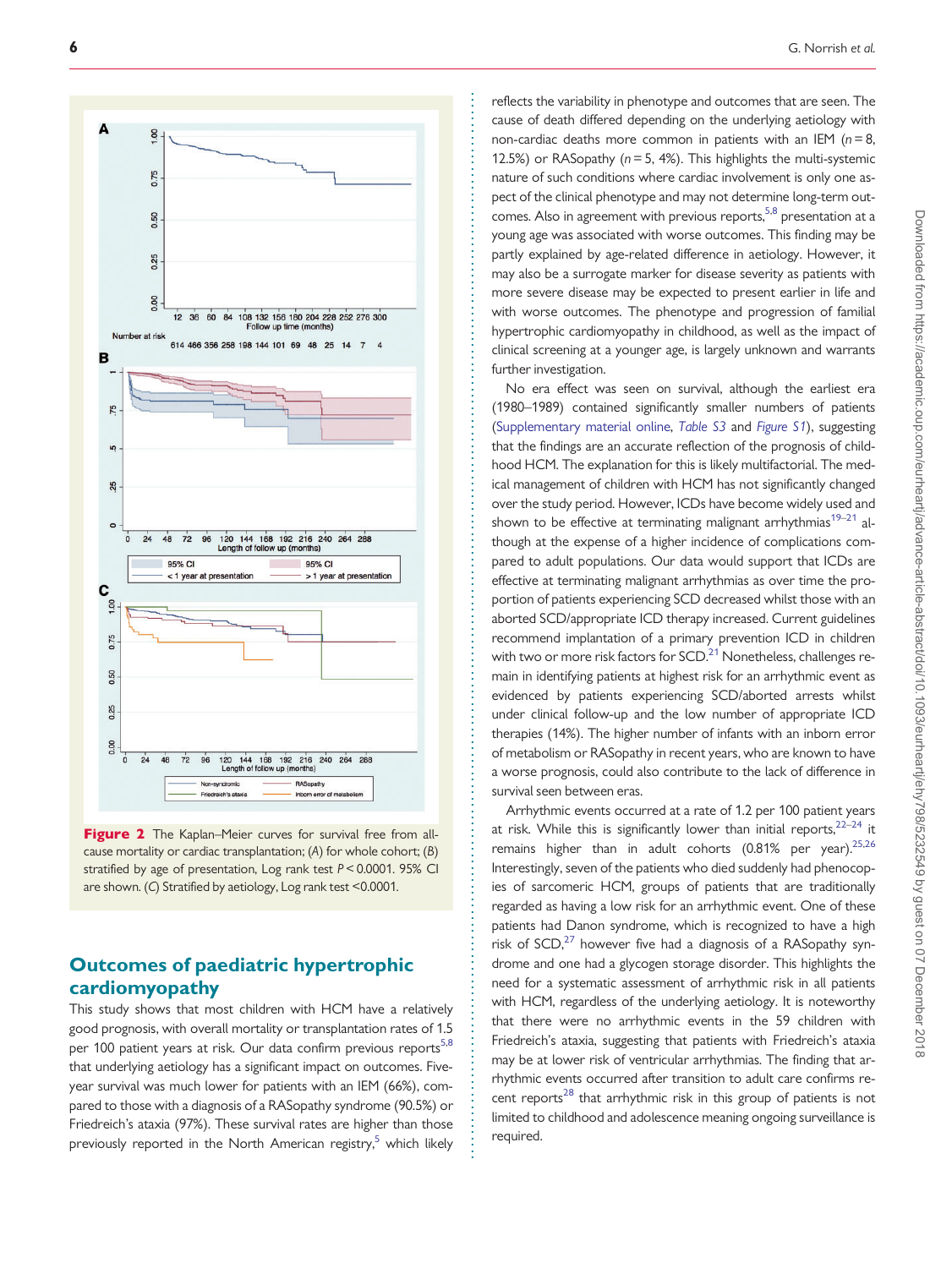|                                             |                                         | Survival after HCM diagnosis, % (95% confidence interval) |                      |                   |                   |
|---------------------------------------------|-----------------------------------------|-----------------------------------------------------------|----------------------|-------------------|-------------------|
|                                             |                                         | 1 year                                                    | 5 year               | 10 year           | Log rank analysis |
| Whole cohort                                |                                         | 95.6% (93.7–96.9)                                         | 90.6% (87.9-92.7)    | 86.3% (82.6–89.2) |                   |
| Age at presentation $\leq 1$ year (n = 159) |                                         | 83.3% (76.5–88.3)                                         | 80.5% (73.2-85.9)    | 78.3% (69.7-84.7) | < 0.0001          |
|                                             | $>1$ year (n = 528)                     | 99.2% (97.9-99.7)                                         | 93.6% (90.6–95.6)    | 88.6% (84.3–91.7) |                   |
| Aetiology                                   | Non-syndromic $(n = 433)$               | 97.6% (95.7–98.7)                                         | 92.7% (89.4-95)      | 87.5% (82.8–91.1) | < 0.0001          |
|                                             | RASopathy ( $n = 126$ )                 | 92.5% (86.1-96)                                           | $90.5\%$ (83.4–95.6) | 85.9% (76.7-91.7) |                   |
|                                             | Inborn error of metabolism ( $n = 64$ ) | 82.2% (70.2-89.8)                                         | 66.4% (50.2-78.3)    | 66.4% (50.2-78.3) |                   |
|                                             | Friedreich's ataxia ( $n = 59$ )        | 100                                                       | 97.1% (80.9-99.6)    | 97.1% (80.9–99.6) |                   |

Survival rates, using the Kaplan–Meier method, with subgroup analysis based on age at diagnosis and aetiology. Patient numbers are indicated (n).

<span id="page-6-0"></span>Table 4 Survival rates from time of presentation to death or heart transplantation

#### Table 5 Clinical characteristic of patients with inborn error of metabolism or malformation syndrome and sudden cardiac death

|           | <b>Diagnosis</b>               | Age at<br>presentation | <b>Symptoms</b><br>at presentation | Phenotype                                                 | <b>History of</b><br>arrhythmias | <b>Interventions</b>                                                   | SCD or<br>equivalent event                                |
|-----------|--------------------------------|------------------------|------------------------------------|-----------------------------------------------------------|----------------------------------|------------------------------------------------------------------------|-----------------------------------------------------------|
| Patient 1 | Danon's disease                | 13 years               | Unexplained<br>syncope             | Concentric<br>LVMWT 30 mm<br>LVOT 10 mmHg                 | Nil                              | ICD implanted<br>aged 14 years                                         | Sustained VT aged<br>16 years                             |
| Patient 2 | Glycogen<br>storage<br>disease | 3 months               | NYHA <sub>1</sub>                  | Concentric<br>LVMWT 9 mm<br>LVOT 6 mmHg                   | Nil                              | Reveal device<br>implanted aged<br>14 (unexplained<br>syncope aged 13) | SCD-reveal device<br>documented $VT +$<br>fine VF aged 14 |
| Patient 3 | Noonan's                       | 13 years               | NYHA <sub>2</sub>                  | <b>ASH</b><br>MWT 18 mm<br>LVOT 58 mmHg                   | NSVT aged<br>16 years            | Nil                                                                    | SCD aged 18 years                                         |
| Patient 4 | Noonan's                       | 11 years               | NYHA <sub>1</sub>                  | Concentric<br>LVMWT 18 mm<br>LVOT 23 mmHg                 | NSVT aged<br>15 years            | Primary prevention Appropriate ICD<br>ICD implanted<br>aged 16 years   | therapy aged<br>16 years                                  |
| Patient 5 | Noonan's                       | 9 days                 | NYHA <sub>2</sub>                  | <b>BVH</b><br>LVMWT 14 mm<br>LVOT 32 mmHg                 | Nil                              | Myectomy aged<br>5 years                                               | SCD aged 8 years                                          |
| Patient 6 | Other<br>RASopathy             | 2 years                | NYHA1                              | ASH<br>LVMWT 18 mm<br>LVOT 16 mmHg                        | NSVT aged<br>9 years             | Nil                                                                    | Aborted cardiac<br>arrest aged<br>10 years                |
| Patient 7 | Noonan's                       | 3 months               | NYHA <sub>3</sub>                  | <b>BVH</b><br>LVMWT 12 mm<br>LVOT 73 mmHg<br><b>RVOTO</b> | Nil                              | Nil                                                                    | Sustained VT aged<br>14 months                            |

ASH, asymmetric hypertrophy; BVH, biventricular hypertrophy; LVMWT, left ventricular maximal wall thickness; RVOTO, right ventricular outflow tract obstruction; VF, ventricular fibrillatrion.

> . . . . . . . . . . . . . .

#### **Limitations**

This study is limited by inherent problems of retrospective studies, in particular missing or incomplete data. As no prospective database exists in the UK, all patients diagnosed with HCM over the study period (1980–2016) may not have been included. The number of patients by calendar year of diagnosis increased over time [\(Supplementary material online](https://academic.oup.com/eurheartj/article-lookup/doi/10.1093/eurheartj/ehy798#supplementary-data), [Table S3](https://academic.oup.com/eurheartj/article-lookup/doi/10.1093/eurheartj/ehy798#supplementary-data)). This may be due to more complete identification of affected patients. However, it may also represent a change in clinical practice, with earlier screening of affected families and routine cardiac assessment for patients with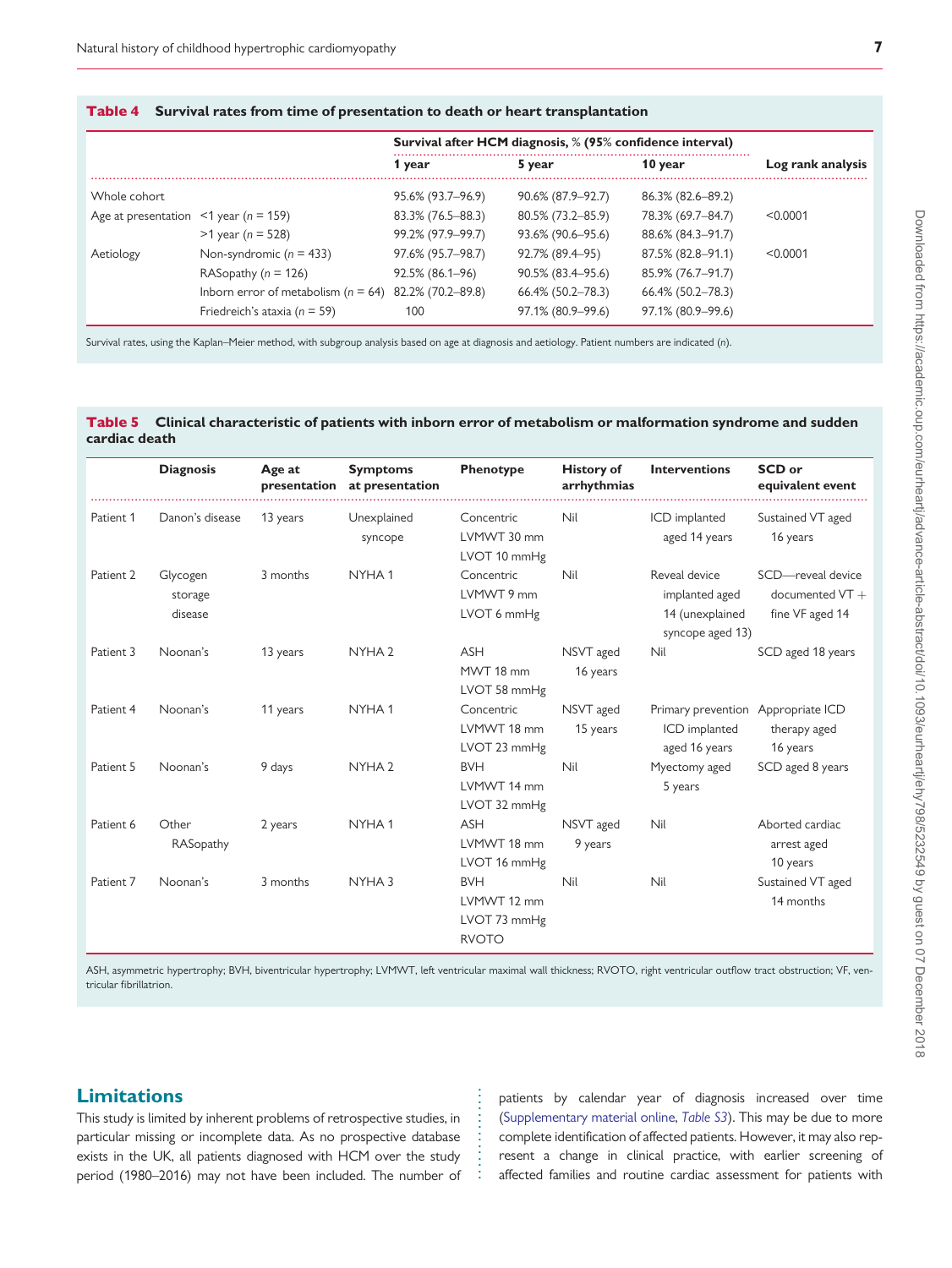<span id="page-7-0"></span>

Take home figure Kaplan-Meier curves for survival free from all cause mortality or cardiac transplantation. Aetiology is important for outcome with patients with an inborn error of metabolism having a worse prognosis most commonly secondary to congestive cardiac failure (log rank test <0.0001).

multi-systemic syndromes or diagnoses. Fourteen percentage of patients were classified as lost to follow-up (last clinical review more than 3 years ago) of whom 42% had been transitioned to adult care. Although the mortality rate is unlikely to be affected by this missing data due to nationally recorded death data in the UK National Health Service (NHS), other outcomes, such as arrhythmic events, could be underestimated. As patients were recruited from a number of centres, variations in clinical assessment and management between sites are inevitable. However, this is also a strength of the study, as it reflects accurately the clinical management of patients in the UK, both historically and in the current era.

# **Conclusions**

This study is the first European multi-centre investigation of paediatric HCM. The results show that, during childhood, HCM is a heterogeneous disease in terms of its age of presentation, aetiology, and outcomes. Important novel findings include the detection of a phenotype in pre-adolescents with a family history of HCM and a change in the prevalence of syndromic HCM, particularly IEM, over time. Although in most children survival is good (freedom from death or transplantation was 90.6% at 5 years), SCD is the most common cause of mortality, occurring at a rate of 1.2 per 100 patient years at risk. Patients diagnosed in infancy or with an inborn error of metabolism have a worse prognosis, most commonly secondary to CCF or non-CV death, but arrhythmic events are also seen in these patient groups. An improved understanding of the relationship between aetiology, phenotype, and outcomes will facilitate the systematic study of risk factors for adverse events in this diverse patient group.

# Supplementary material

[Supplementary material](https://academic.oup.com/eurheartj/article-lookup/doi/10.1093/eurheartj/ehy798#supplementary-data) is available at European Heart Journal online.

. . . . . . . . . . . . . . . . . . . . . . . . . . . . . . . . . . . . . . . . . . . . . . . . . . . . . . . . . . . . . . . . . . . . . . . . . . . . . . . . . . . . . . . . . . . . . . . . . . . . . . . . . . . . . . . . . . . . . . . . . . . . . . . . . . . . . . . . . . . . . . . . . . . . . . . . . . . . . . . . . . . . . . . . .

#### Funding

British Heart Foundation (FS/16/72/32270 to G.N. and J.P.K.); Max's Foundation and Great Ormond Street Hospital Children's Charity to E.F. and J.P.K. Part of this research was carried out at Great Ormond Street Hospital NHS Foundation Trust and UCL Great Ormond Street Institute of Child Health which is supported by the NIHR Great Ormond Street Hospital Biomedical Research Centre. The views expressed are those of the authors and not necessarily those of the NHS, the NIHR or the Department of Health.

Conflict of interest: none declared.

#### **References**

- 1. Arola A, Jokinen E, Ruuskanen O, Saraste M, Pesonen E, Kuusela AL, Tikanoja T, Paavilainen T, Simell O. Epidemiology of idiopathic cardiomyopathies in children and adolescents. A nationwide study in Finland. Am | Epidemiol 1997;146: 385–393.
- [2.](#page-1-0) Lipshultz SE, Sleeper LA, Towbin JA, Lowe AM, Orav EJ, Cox GF, Lurie PR, McCoy KL, McDonald MA, Messere JE, Colan SD. The incidence of paediatric cardiomyopathy in two regions of the United States. N Engl J Med 2003;348: 1647–1655.
- [3.](#page-1-0) Nugent AW, Daubeney PE, Chondros P, Carlin JB, Cheung M, Wilkinson LC, Davis AM, Kahler SG, Chow CW, Wilkinson JL, Weintraub RG. The epidemiology of childhood cardiomyopathy in Australia. N Engl J Med 2003;348: 1639–1646.
- [4.](#page-1-0) Kaski JP, Syrris P, Esteban MT, Jenkins S, Pantazis A, Deanfield JE, McKenna WJ, Elliott PM. Prevalence of sarcomere protein gene mutations in preadolescent children with hypertrophic cardiomyopathy. Circ Cardiovasc Genet 2009;2: 436–441.
- [5.](#page-1-0) Colan SD, Lipshultz SE, Lowe AM, Sleeper LA, Messere J, Cox GF, Lurie PR, Orav EJ, Towbin JA. Epidemiology and cause-specific outcome of hypertrophic cardiomyopathy in children: findings from the Paediatric Cardiomyopathy Registry. Circulation 2007;115:773–781.
- 6. Wilkinson JD, Lowe AM, Salbert BA, Sleeper LA, Colan SD, Cox GF, Towbin JA, Connuck DM, Messere JE, Lipshultz SE. Outcomes in children with Noonan syndrome and hypertrophic cardiomyopathy: a study from the Paediatric Cardiomyopathy Registry. Am Heart J 2012;164:442-448.
- [7.](#page-1-0) Lipshultz SE, Orav EJ, Wilkinson JD, Towbin JA, Messere JE, Lowe AM, Sleeper LA, Cox GF, Hsu DT, Canter CE, Hunter JA, Colan SD. Risk stratification at diagnosis for children with hypertrophic cardiomyopathy: an analysis of data from the Paediatric Cardiomyopathy Registry. Lancet 2013;382:1889–1897.
- [8.](#page-1-0) Nugent AW, Daubeney PE, Chondros P, Carlin JB, Colan SD, Cheung M, Davis AM, Chow CW, Weintraub RG. Clinical features and outcomes of childhood hypertrophic cardiomyopathy: results from a national population-based study. Circulation 2005;112:1332–1338.
- [9.](#page-1-0) Alexander PMA, Nugent AW, Daubeney PEF, Lee KJ, Sleeper LA, Schuster T, Turner C, Davis AM, Semsarian C, Colan SD, Robertson T, Ramsay J, Justo R, Sholler GF, King I, Weintraub RG. Long-term outcomes of hypertrophic cardiomyopathy diagnosed during childhood: results from a national population-based study. Circulation 2018.
- [10.](#page-1-0) Elliott P, Andersson B, Arbustini E, Bilinska Z, Cecchi F, Charron P, Dubourg O, Kuhl U, Maisch B, McKenna WJ, Monserrat L, Pankuweit S, Rapezzi C, Seferovic P, Tavazzi L, Keren A. Classification of the cardiomyopathies: a position statement from the European Society of Cardiology Working Group on Myocardial and Pericardial Diseases. Eur Heart J 2007;29:270-276.
- [11.](#page-1-0) Elliott PM, Anastasakis A, Borger MA, Borggrefe M, Cecchi F, Charron P, Hagege AA, Lafont A, Limongelli G, Mahrholdt H, McKenna WJ, Mogensen J, Nihoyannopoulos P, Nistri S, Pieper PG, Pieske B, Rapezzi C, Rutten FH, Tillmanns C, Watkins H. 2014 ESC Guidelines on diagnosis and management of hypertrophic cardiomyopathy: the Task Force for the Diagnosis and Management of Hypertrophic Cardiomyopathy of the European Society of Cardiology (ESC). Eur Heart J 2014;35:2733–2779.
- [12.](#page-1-0) Sadoul N, Prasad K, Elliott PM, Bannerjee S, Frenneaux MP, McKenna WJ. Prospective prognostic assessment of blood pressure response during exercise in patients with hypertrophic cardiomyopathy. Circulation 1997;96: 2987–2991.
- [13.](#page-1-0) Yang YJ, Fan CM, Yuan JQ, Wang SY, Song YH, Qiao SB, You SJ, Wang ZM, Duan FJ, Li YS. Effectiveness of alcohol septal ablation versus transaortic extended myectomy in hypertrophic cardiomyopathy with midventricular obstruction. *J Interv Cardiol* 2016;29:619-627.